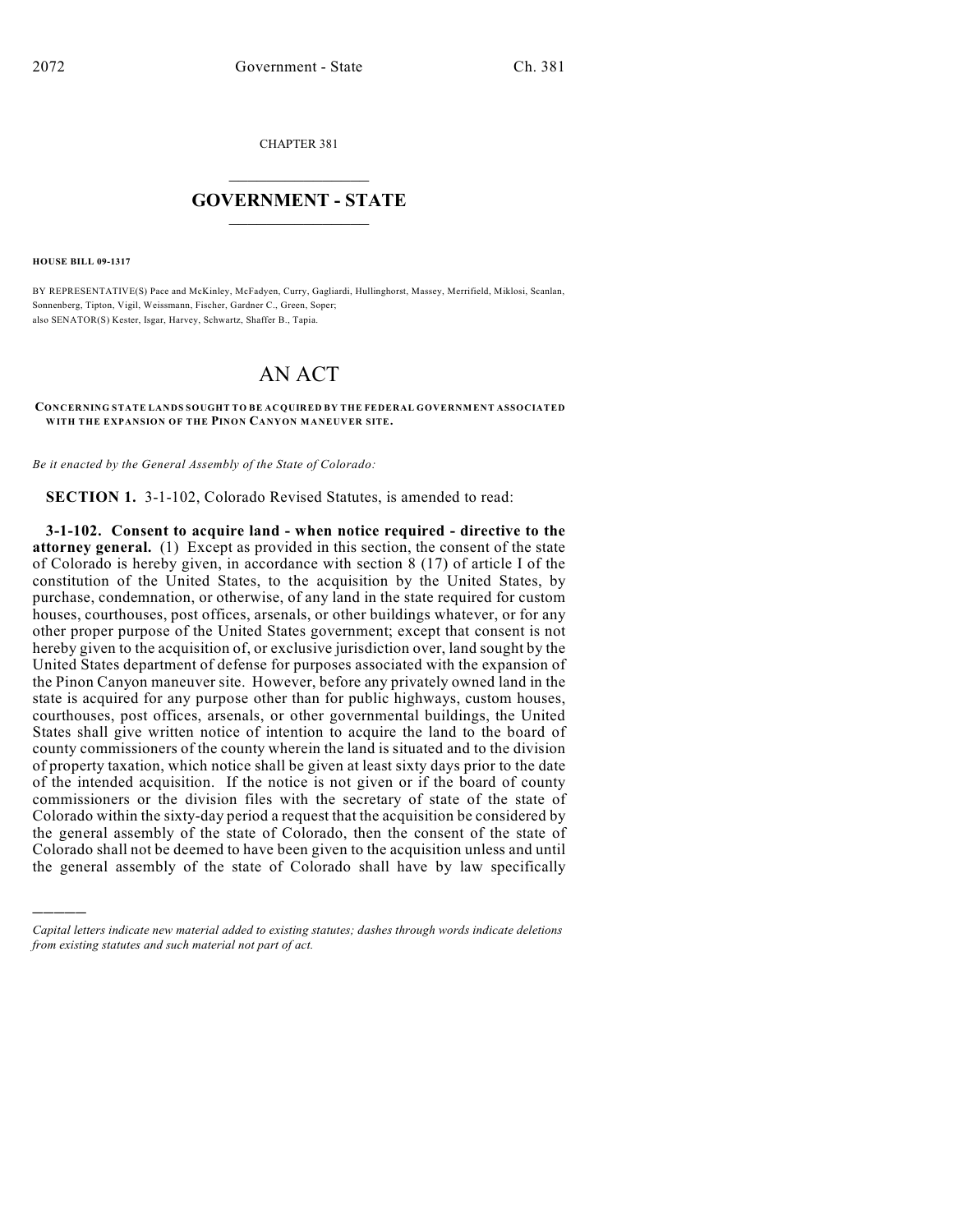consented thereto.

(2) THE ATTORNEY GENERAL OF THE STATE OF COLORADO SHALL OPPOSE ANY ATTEMPT BY THE UNITED STATES DEPARTMENT OF DEFENSE OR OTHER UNIT OF FEDERAL GOVERNMENT TO ACQUIRE BY ANY MEANS, INCLUDING PURCHASE OR CONDEMNATION, STATE LANDS FOR WHICH CONSENT TO ACQUIRE HAS BEEN WITHDRAWN PURSUANT TO THIS SECTION FOR THE EXPANSION OF THE PINON CANYON MANEUVER SITE PURSUANT TO SUBSECTION (1) OF THIS SECTION AND SECTION 36-1-123.5, C.R.S. SUCH OPPOSITION SHALL BE MADE A PRIORITY BY THE ATTORNEY GENERAL AND, WHENEVER FEASIBLE, TAKE PRECEDENCE OVER ANY OTHER MATTERS.

**SECTION 2.** Article 1 of title 3, Colorado Revised Statutes, is amended BY THE ADDITION OF A NEW SECTION to read:

**3-1-137. Severability.** IF ANY PROVISION OF THIS ARTICLE IS HELD INVALID, SUCH INVALIDITY SHALL NOT AFFECT OTHER PROVISIONS OF THIS ARTICLE THAT CAN BE GIVEN EFFECT WITHOUT SUCH INVALID PROVISION.

**SECTION 3.** 36-1-113 (1), Colorado Revised Statutes, is amended to read:

**36-1-113. Leases - rental - mineral resources lands.** (1) The state board of land commissioners may lease any portion of the land of the state at a rental to be determined by it, except as provided in sections 36-1-118, 36-1-147 36-1-118, 36-1-123.5, 36-1-147, and 36-1-147.5. The lessee shall pay the annual rental to the board, who shall receipt for the same in the lease. Upon receiving such annual rental, the board shall transmit the same to the state treasurer, as provided by law, and take his or her receipt therefor. If geothermal resources or mineral resources are found upon the state land, such land may be leased for the purpose of removing therefrom such resources for such length of time and conditioned upon the payment to the board of such royalty upon the product as the board may determine.

**SECTION 4.** Article 1 of title 36, Colorado Revised Statutes, is amended BY THE ADDITION OF THE FOLLOWING NEW SECTIONS to read:

**36-1-123.5. Sale or lease of state lands for federal military real property expansion.** NO STATE LANDS SHALL BE SOLD OR LEASED TO THE UNITED STATES DEPARTMENT OF DEFENSE OR ANY OTHER UNIT OF FEDERAL GOVERNMENT IF SUCH SALE OR LEASE HAS THE PURPOSE OR EFFECT OF EXPANDING THE PINON CANYON MANEUVER SITE.

**36-1-154. Severability.** IF ANY PROVISION OF THIS ARTICLE IS HELD INVALID, SUCH INVALIDITY SHALL NOT AFFECT OTHER PROVISIONS OF THIS ARTICLE THAT CAN BE GIVEN EFFECT WITHOUT SUCH INVALID PROVISION.

**SECTION 5. Applicability.** This act shall apply to transactions involving state lands on or after the effective date of this act.